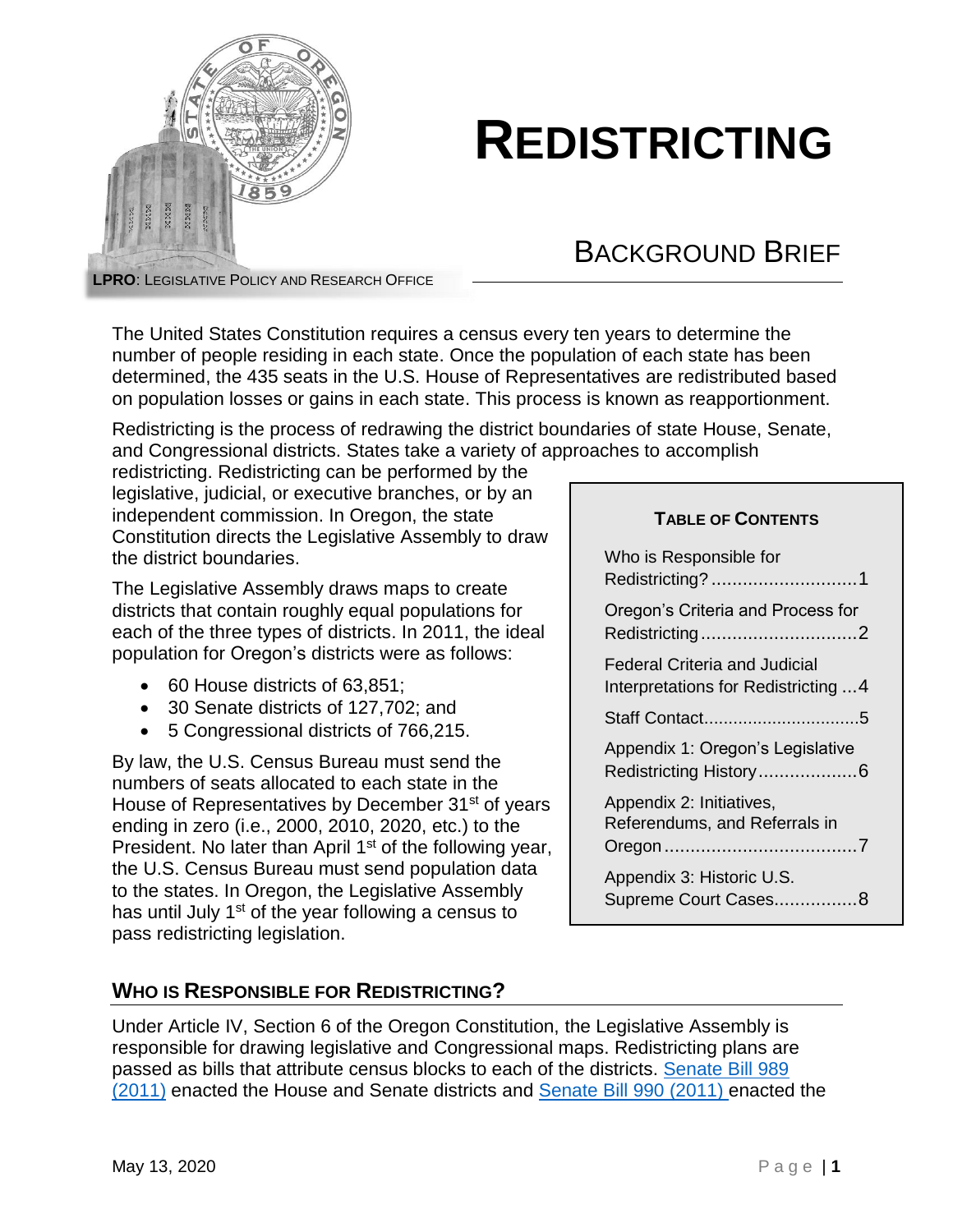Congressional districts. As is the case with all bills, the Governor retains the power to veto the plans.

Legislative. If legislative maps are not enacted by July 1<sup>st</sup>, then the responsibility of drawing legislative maps or correcting for a specific problem falls to the Secretary of State. If state legislative maps are approved by the Governor, then an affected individual or group may petition the courts to address a grievance. In Oregon, all such challenges are reviewed directly by the Oregon Supreme Court. If the Court agrees with the challengers, then the Secretary of State is required to correct the plan. This process is different for the Congressional map.

*Congressional.* In the case of Congressional redistricting, if the Legislative Assembly fails to enact a plan or a plan is successfully challenged in court, a special judicial panel appointed by the Chief Justice of the Oregon Supreme Court is tasked with developing a Congressional plan. 1

## <span id="page-1-0"></span>**OREGON'S CRITERIA AND PROCESS FOR REDISTRICTING**

#### **Constitutional and Statutory Criteria**

[ORS 188.010](https://www.oregonlaws.org/ors/188.110) describes the criteria used for creating legislative and Congressional districts in Oregon. As nearly as practicable, each district shall:

- be contiguous;
- utilize existing geographic or political boundaries (see Figure 1);
- be of equal population (see Figure 2, page 3);
- not divide communities of common interest; and
- be connected by transportation links.

The law also specifies that no district is to be drawn to favor any political party, incumbent legislator, or other person. Additionally, districts may not dilute the voting strength of any language or ethnic minority group. "Communities of common interest" is a broad term that can mean any subpopulation that expresses an interest in occupying the same district and is not limited to ethnic or racial

#### **Figure 1: Protecting County Boundaries**

The Oregon Constitution also includes Article IV, Section 7, which states:

A senatorial district, when more than one county shall constitute the same, shall be composed of contiguous counties, and no county shall be divided in creating senatorial districts.

However, the Oregon Supreme Court has found that Article IV, Section 7 does not create additional responsibilities beyond what is found in ORS 188.010 because to comply with the U.S. Constitution, districts must be changed without regard to county lines. In other words, because a strict application of Section 7 would cause population deviations well beyond those acceptable under the Fourteenth Amendment, county boundaries can only be a factor to consider.

*Source: Legislative Policy and Research Office*

minority blocs (see Appendix 1 for Oregon's legislative redistricting history).

The Oregon Supreme Court has not had an opportunity to thoroughly consider what compliance with these sections requires but has generally recognized the discretion of

 $\overline{a}$ 

<sup>1</sup> HB [2887 \(2013\)](https://olis.oregonlegislature.gov/liz/2013R1/Measures/Overview/HB2887)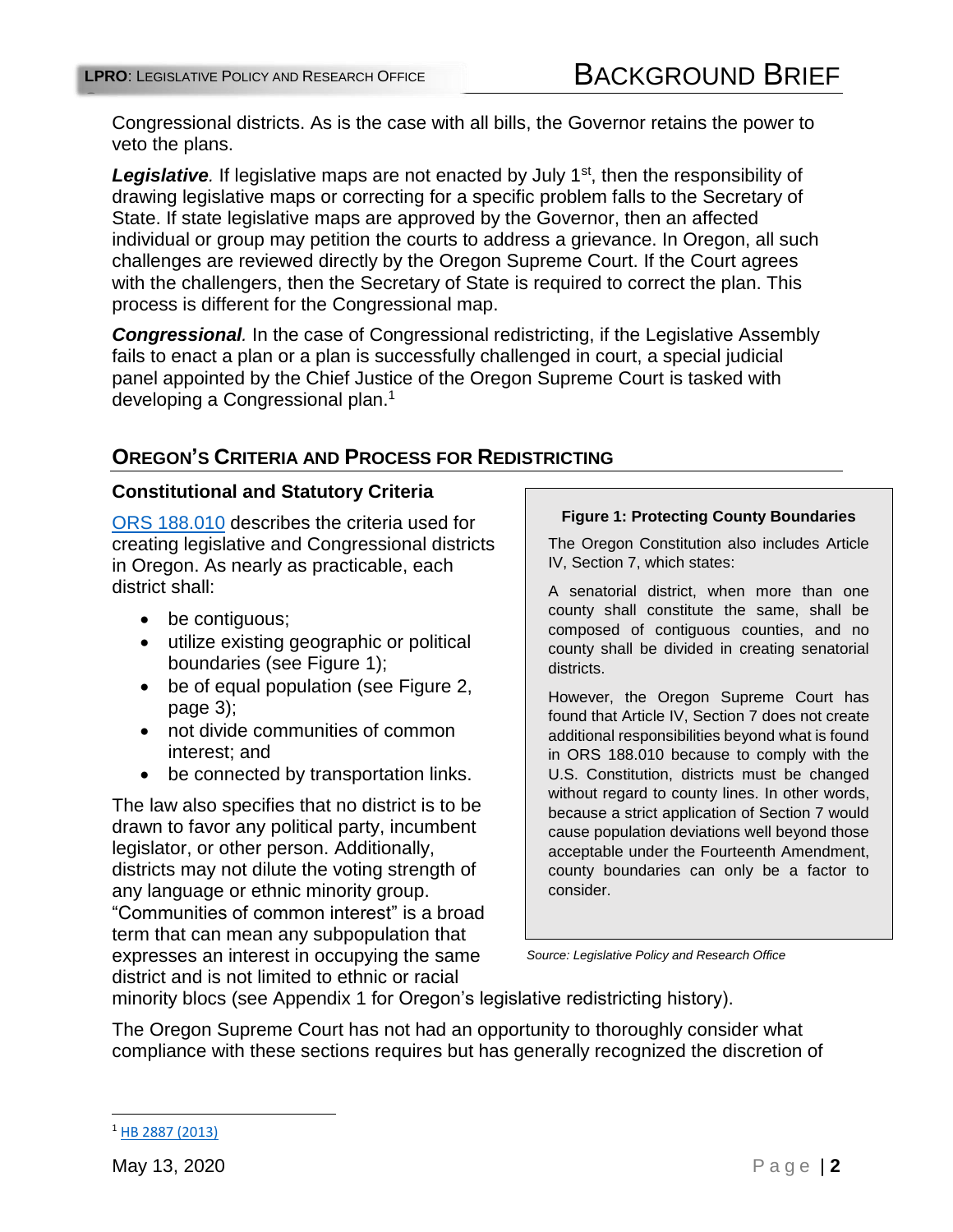the Legislative Assembly or Secretary of State when considering how criteria will be weighed against one another.<sup>2</sup>

Additionally, the Oregon Constitution requires that two House districts be "nested" in each Senate district, meaning that each Senate district must comprise exactly two distinct House districts.<sup>3</sup>

Finally, Oregon, like many states, has a provision in its constitution requiring that elections be "free and equal." <sup>4</sup> The meaning of this provision has rarely been raised before Oregon courts, though it was included, and later dismissed, in a challenge to the 2001 maps. <sup>5</sup> However, similar provisions in other states have been used to overturn maps considered to favor one political party. For instance, in 2018, the Pennsylvania Supreme Court used the state's "free and equal" clause to strike down a map that resulted in Democrats winning only five of 18 Congressional seats, despite receiving close to 50 percent of the statewide vote in each of those elections. $6$ 

#### **Figure 2: Oregon's Equal Population Requirement**

The Oregon Constitution adds to the federal requirements contained in the Constitution and federal statute. Article IV, Section 6 (1) affirms the federal requirement that the target population for each House and Senate district is to be determined by dividing the total population by the number of House and Senate seats respectively. However, it does not further specify what level of deviation from the target population is permitted. Historically, some deviation has occurred. For instance, districts created for the 2011 Oregon Senate map varied by as many as 1,984 people, or a total of 1.55 percent of the target population.

Oregon courts have not declared what level of deviation will comply with the Oregon Constitution, though the Oregon Supreme Court has stated no text, context, or history requires strict equality. It has also stated that the Secretary of State's decision to adopt a plus-or-minus one percent deviation standard for the 1991 redistricting effort was in line with the constitution. Thus, it is likely that some amount of deviation for Oregon House and Senate districts is acceptable under the Oregon Constitution, though it is unclear whether a deviation of 10 percent, as presumptively allowed under federal law, would also be acceptable under the state constitution.

*Source: Legislative Policy and Research Office*

#### **Oregon's Redistricting Process**

Oregon law requires public hearings throughout the state at various points in the redistricting process.<sup>7</sup> The Legislative Assembly or Secretary of State is required to hold at least ten public hearings throughout the state *prior* to proposing a redistricting plan and to hold five public hearings *after* plans have been proposed; these final five hearings are required to occur, provided they not delay the adoption of the plan.<sup>8</sup> These hearings must include:

 $\overline{a}$ 

<sup>2</sup> *Hartung v. Bradbury*, 332 Or. 570, 587 (2001)

<sup>3</sup> Or. Const. art. IV, sect. 6

<sup>4</sup> Or. Const. art. I, sect. 2

<sup>5</sup> *Bradbury* 332 Or. at 584

<sup>6</sup> *League of Women Voters v. Commonwealth*, 645 Pa. 1, 37 (2018)

<sup>7</sup> HB [2974 \(2015\)](https://olis.oregonlegislature.gov/liz/2015R1/Measures/Overview/HB2974)

<sup>8</sup> *ORS 188.016*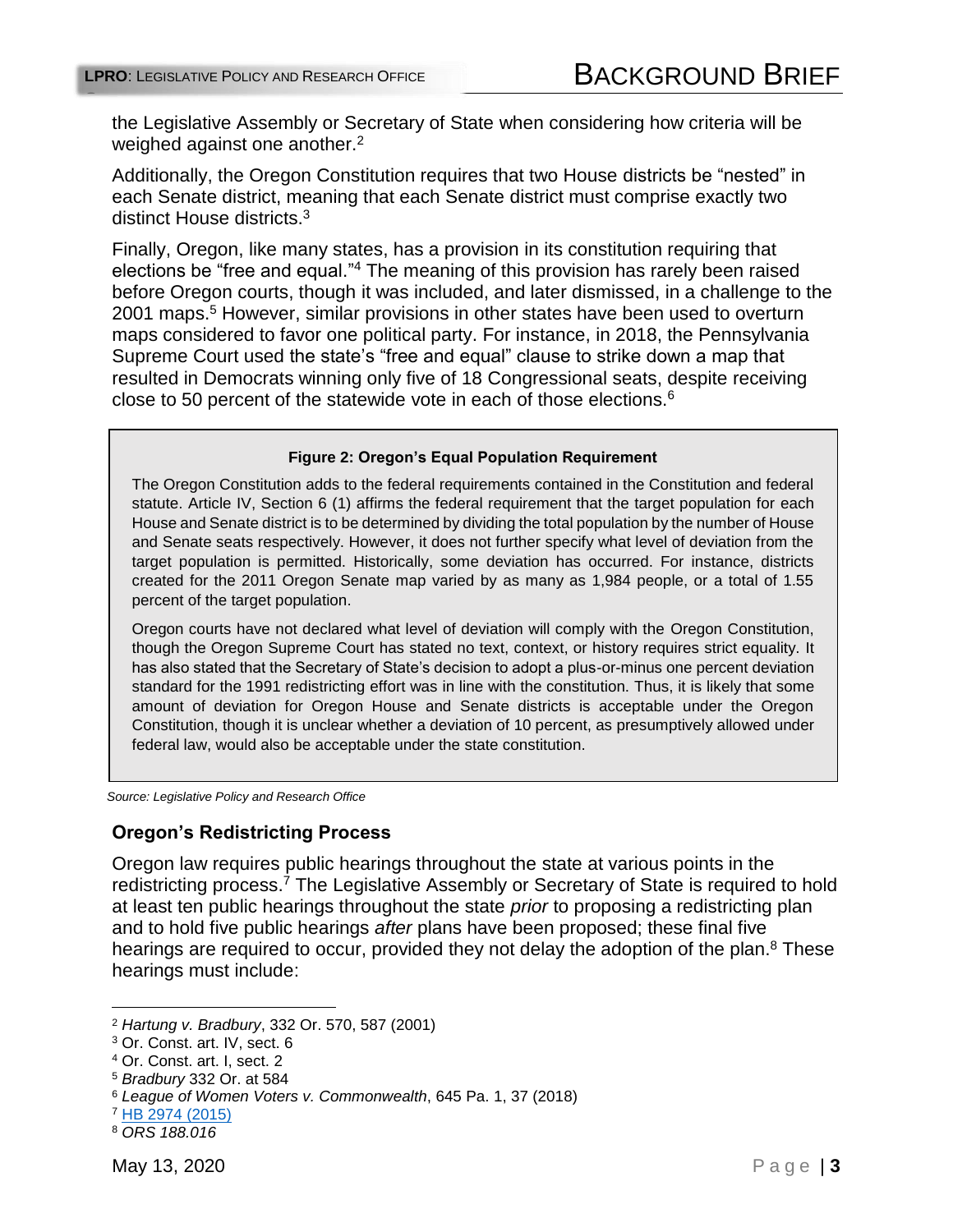- at least one hearing in each Congressional district;
- at least one hearing in areas that have experienced the largest shifts in population since the previous redistricting; and
- provision for individuals at remote sites throughout the state to provide public testimony through the use of video equipment.

(Please see Appendix 2 for redistricting initiatives, referendums, and referrals in Oregon.)

## <span id="page-3-0"></span>**FEDERAL CRITERIA AND JUDICIAL INTERPRETATIONS FOR REDISTRICTING**

Federal criteria relating to redistricting can be found in the United States Constitution, the Fourteenth Amendment, and the Voting Rights Act of 1965.

#### **The United States Constitution – Strict Equality**

The Constitution requires members of the House of Representatives be elected every two years. The U.S. Supreme Court has interpreted that each person's vote should, as nearly as practicable, have the same weight as another's within a state. $^9$  In this case, "as nearly as practicable" is defined as mathematical equality being achieved, or a state giving a good-faith effort to do so.<sup>10</sup> If a deviation in a redistricting plan is challenged and the challengers show that deviation could have been reduced or eliminated, then the state must amend the plan or prove the deviation exists in order to fulfil another criteria.<sup>11</sup>

#### **U.S. Supreme Court – The 14th Amendment, Voting Rights Acts, and Case Law**

**Legislative District Population**. The Fourteenth Amendment protects the right to vote in state elections and requires both chambers of a state's legislature to be redistricted based on population.<sup>12</sup> The U.S. Supreme Court has held that legislative plans with population deviations less than 10 percent are defensible. <sup>13</sup> Whether this same standard exists under the Oregon Constitution is not clear. (Please see Appendix 3 for historic U.S. Supreme Court cases.)

**Racial Gerrymandering**. The Fourteenth Amendment restricts legislatures from separating populations into different districts based on race without a narrow, compelling legislative interest. One permissible legislative interest would be the formation or protection of a majority-minority district under the Voting Rights Act of 1965. <sup>14</sup> This type of district is one created specifically to allow a racial- or languageminority group to elect the candidate of their choice. To determine whether such a group exists, the U.S. Supreme Court created a three-pronged test. If all three elements are met, the district may not be divided.

 $\overline{a}$ 

<sup>9</sup> *Wesberry v. Sanders*, 376 U.S. 1, 7-8 (1964)

<sup>10</sup> *Kirkpatrick v. Preisler*, 394 U.S. 526, 530-31 (1969)

<sup>11</sup> *Karcher v. Daggett*, 462 U.S. 725, 730-31 (1983)

<sup>12</sup> *Reynolds v. Sims*, 377 U.S. 533, 568 (1964)

<sup>13</sup> *Evenwel v. Abbott*, 136 S. Ct. 1120, 1124 (2016)

<sup>14</sup> *Thornburg v. Gingles*, 478 U.S. 30, 43 (1986)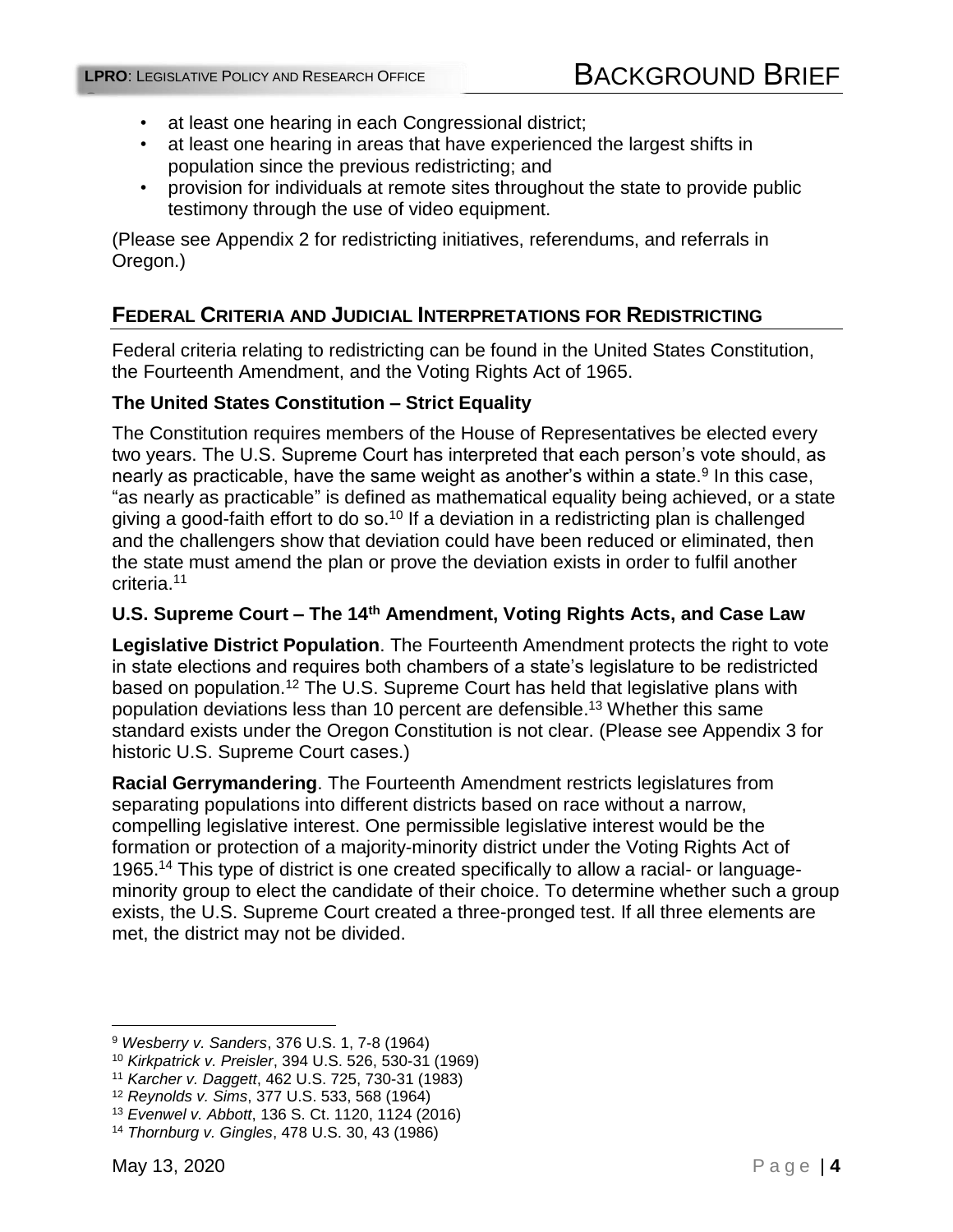The test requires:

OFFICE

- The group is large and compact enough to create a majority in a single-member district;
- The group is politically cohesive and will likely vote as a bloc; and
- A white majority generally votes en bloc and defeats the minority's candidate of choice. <sup>15</sup>

<span id="page-4-0"></span>*Political Gerrymandering.* State law prohibits plans which favor any political party, incumbent member, or another person. Challenges brought under this section can only be considered in the state court. There is no comparable federal legislation on this matter. The U.S. Supreme Court recently decided that cases relating to partisan gerrymandering are beyond its federal scope, essentially leaving these questions to be dealt with in state courts.<sup>16</sup>

## **STAFF CONTACT**

Patrick Brennan Legislative Policy and Research Office 503.986.1674 [Patrick.H.Brennan@oregonlegislature.gov](mailto:Patrick.H.Brennan@oregonlegislature.gov)

Michael Lantz Legislative Policy and Research Office 503.986.1736 [Michael.Lantz@oregonlegislature.gov](mailto:Michael.Lantz@oregonlegislature.gov) 

*Please note that the Legislative Policy and Research Office provides centralized, nonpartisan research and issue analysis for Oregon's legislative branch. The Legislative Policy and Research Office does not provide legal advice. Background Briefs contain general information that is current as of the date of publication. Subsequent action by the legislative, executive, or judicial branches may affect accuracy.*

 $\overline{a}$ <sup>15</sup> *Id*. *at* 49

<sup>16</sup> *Rucho v. Common Cause*, 139 S. Ct. 2484, 2491 (2019)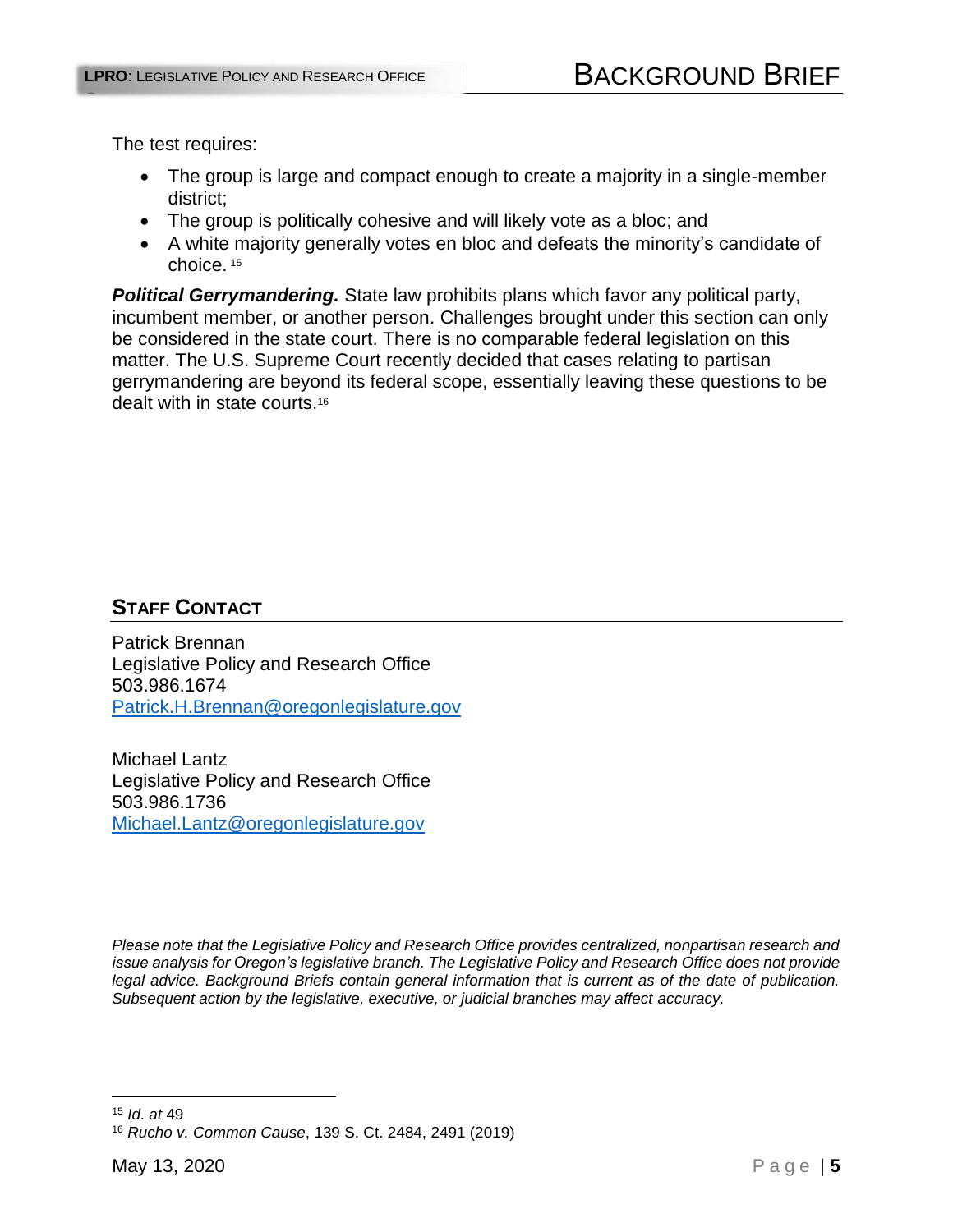## **APPENDIX 1: OREGON'S LEGISLATIVE REDISTRICTING HISTORY**

| 1961                                                                                                                                                                                                                                                                                                                                                                                                                                                                                                                |
|---------------------------------------------------------------------------------------------------------------------------------------------------------------------------------------------------------------------------------------------------------------------------------------------------------------------------------------------------------------------------------------------------------------------------------------------------------------------------------------------------------------------|
| • The Legislative Assembly enacted a state legislative redistricting plan<br>that was challenged and overturned because of under-representation in<br>Multnomah and Lane Counties. The Supreme Court approved<br>adjustments made by the Secretary of State.                                                                                                                                                                                                                                                        |
| 1971                                                                                                                                                                                                                                                                                                                                                                                                                                                                                                                |
| • No state legislative redistricting plan was enacted. Plans were drawn by<br>the Secretary of State.                                                                                                                                                                                                                                                                                                                                                                                                               |
| 1981                                                                                                                                                                                                                                                                                                                                                                                                                                                                                                                |
| • The Legislative Assembly enacted a state legislative redistricting plan<br>that was challenged and overturned because one district was left without<br>a Senator for two years. The Supreme Court approved adjustments<br>made by the Secretary of State.                                                                                                                                                                                                                                                         |
| 1991                                                                                                                                                                                                                                                                                                                                                                                                                                                                                                                |
| • The Legislative Assembly failed to enact a legislative redistricting plan.<br>After court challenges and minor modifications, the Secretary of State's<br>legislative district plan was approved by the Supreme Court.                                                                                                                                                                                                                                                                                            |
| 2001                                                                                                                                                                                                                                                                                                                                                                                                                                                                                                                |
| • The Legislative Assembly approved legislative and Congressional<br>redistricting plans. However, both plans were vetoed by the Governor<br>and responsibility for preparing a plan fell to the Secretary of State. The<br>Supreme Court affirmed one court challenge because the prison<br>population in Sheridan was put outside the city by the federal census.<br>Upon correction, the Secretary of State's plan was approved.                                                                                 |
| 2011                                                                                                                                                                                                                                                                                                                                                                                                                                                                                                                |
| • The Legislative Assembly enacted a legislative redistricting plan, Senate<br>Bill 989, and a Congressional redistricting plan, Senate Bill 990. Both<br>plans were signed by Governor John Kitzhaber and neither plan was the<br>subject of a successful court challenge. The average deviation in<br>Oregon legislative districts was less than one percent. For<br>Congressional districts, the deviation was zero in two districts; plus one<br>person in one district; and minus one person in two districts. |

*Source: Legislative Policy and Research Office*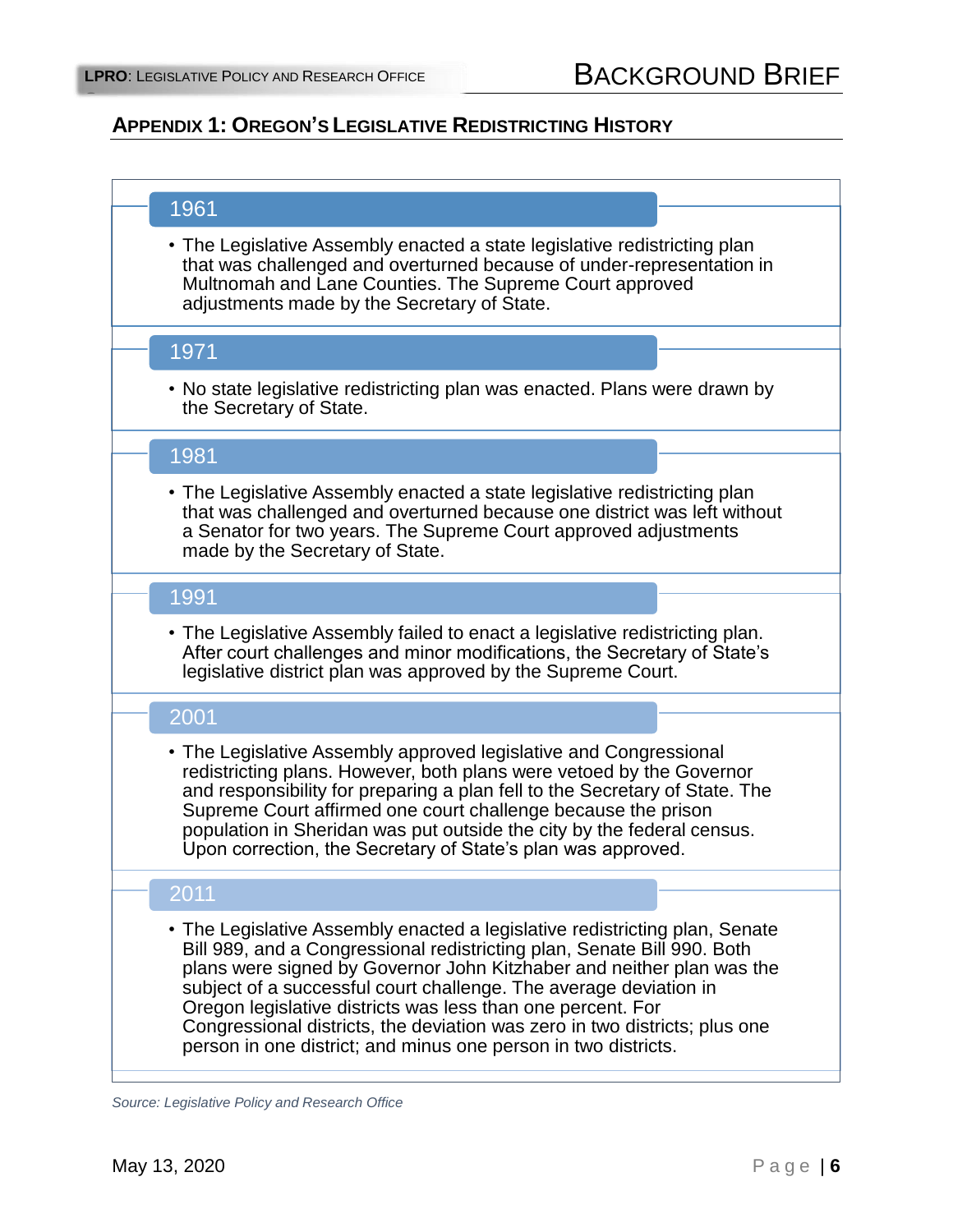## **APPENDIX 2: INITIATIVES, REFERENDUMS, AND REFERRALS IN OREGON**

| 1910 - Measure 4 fails                                                                                                                                                                |
|---------------------------------------------------------------------------------------------------------------------------------------------------------------------------------------|
| • Would have provided separate districts for each state senator and<br>representative.                                                                                                |
| 1914 - Measure 25 fails                                                                                                                                                               |
| • Would have amended the Oregon Constitution to require proportional<br>representation.                                                                                               |
| 1950 - Measure 8 fails                                                                                                                                                                |
| • Would have amended the Oregon Constitution related to legislative<br>representation and reapportionment.                                                                            |
| 1952 - Measure 18 passes                                                                                                                                                              |
| • Amended the Oregon Constitution related to legislative senator and<br>representative apportionment enforcement.                                                                     |
| 1954 - Measure 2 passes                                                                                                                                                               |
| • Subdivided counties for electing state legislators.                                                                                                                                 |
| 1962 - Measure 8 fails                                                                                                                                                                |
| • Would have amended the Oregon Constitution related to legislative<br>apportionment.                                                                                                 |
| 1972 - Measure 2 passes                                                                                                                                                               |
| • Repealed requirements for the decennial state census.                                                                                                                               |
| 1986 - Measure 2 passes                                                                                                                                                               |
| • Amended the Oregon Constitution related to legislative district<br>reapportionment procedures after the federal census.                                                             |
| 2008 - Measure 55 passes                                                                                                                                                              |
| • Amended the Oregon Constitution related to changing the operative date<br>of redistricting plans allowing affected legislators to finish their term in<br>their original districts. |
| 2020 - Initiative Petition 5 withdrawn                                                                                                                                                |
| • Would have estalished a Citizen Commission for Legislature<br>Redistricting.                                                                                                        |
| 2020 - Initiative Petitions 57, 58, and 59 pending                                                                                                                                    |
| • Attempting to establish the Citizens' Redistricting Commission                                                                                                                      |

*Source: Legislative Policy and Research Office*